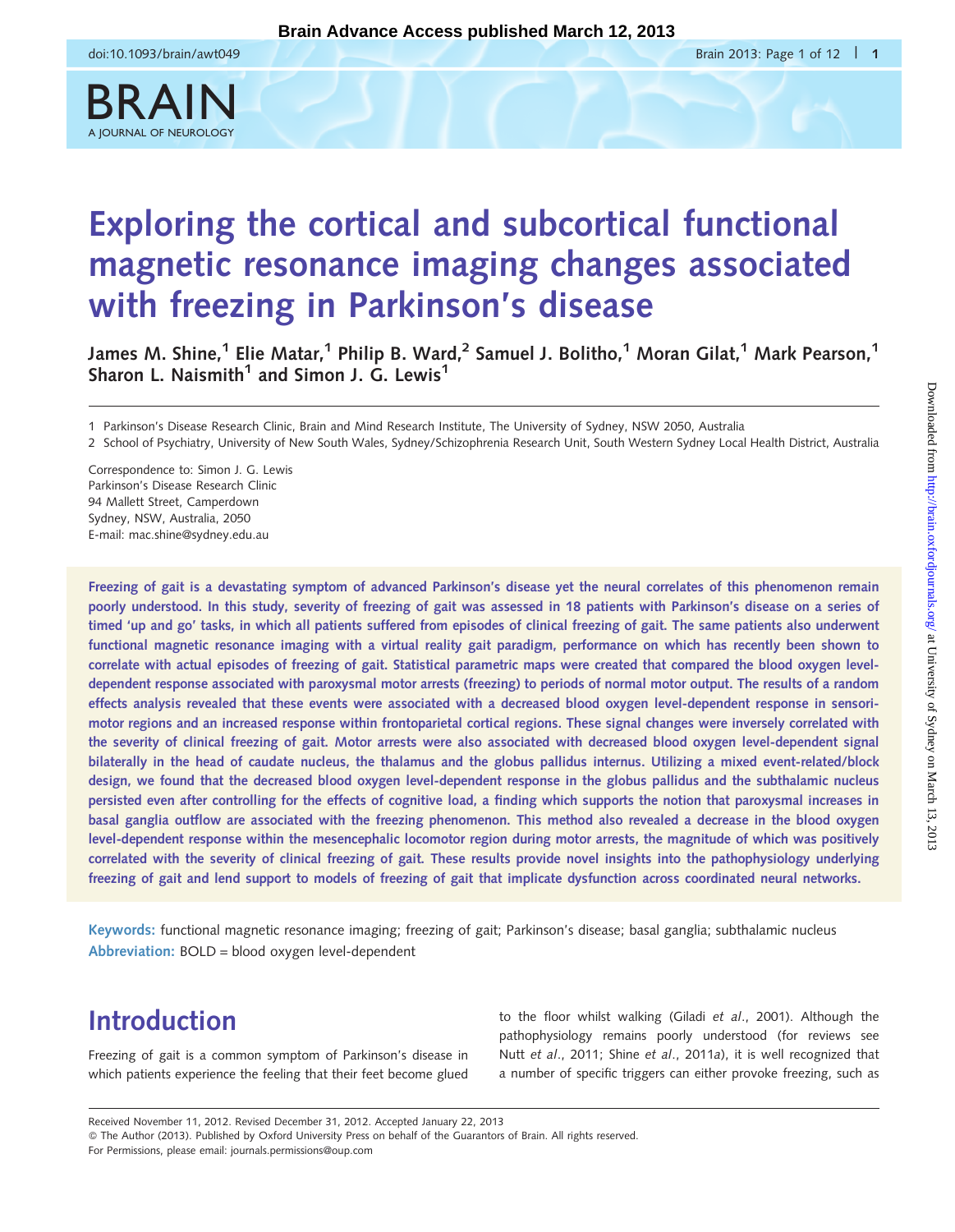<span id="page-1-0"></span>the clinical 'OFF' state [\(Almeida](#page-9-0) et al., 2007), walking through a narrow doorway [\(Almeida and Lebold, 2010\)](#page-9-0) and dual-task walking [\(Hausdorff](#page-10-0) et al., 2005) or relieve freezing, such as visual and auditory cues [\(Nieuwboer](#page-11-0) et al., 2007). In addition, freezing behaviour in Parkinson's disease is not limited to gait, with a number of studies showing that it also affects other domains, including upper limb movements and speech (Giladi et al[., 1992](#page-10-0); [Almeida](#page-10-0) et al[., 2002;](#page-10-0) [Nieuwboer](#page-11-0) et al., 2009; [Naismith and Lewis, 2010\)](#page-10-0), suggesting that the mechanism underlying freezing in Parkinson's disease is because of dysfunction across neural regions supporting more general functions (Nutt et al[., 2011;](#page-11-0) Shine et al[., 2011](#page-11-0)a).

Identifying the neural correlates of freezing of gait has been limited by the restrictions that accompany the neuroimaging of gait per se (Bakker et al[., 2007](#page-10-0)). Previous research has relied on temporally insensitive techniques, such as PET, or on the combination of functional MRI with non-motor tasks such as imagined walking paradigms (Jahn et al[., 2004](#page-10-0); [Snijders](#page-11-0) et al., 2011) or watching a first-person perspective video recording of an actor walking (Wang et al[., 2007](#page-11-0)). Alternatives to modelling gait in the neuroimaging setting are seen in studies that have utilized bimanual lower limb tasks that successfully stimulate the ongoing interhemispheric coordination requisite for normal gait [\(Kapreli](#page-10-0) et al[., 2006, 2007](#page-10-0)). While by definition these tasks cannot measure some important variables in the production of gait such as balance and gravity, they provide a unique insight into the preparation and execution of bipedal motor tasks.

In spite of these limitations, much insight into freezing of gait has been gained from neuroimaging techniques [\(Bartels and](#page-10-0) [Leenders, 2008\)](#page-10-0). A number of studies of functional metabolism and the role of specific modulatory neurotransmitters have proposed that freezing of gait is likely to be because of dysfunction within a distributed network of frontal and parietal cortical regions [\(Wu and Hallett, 2005](#page-11-0); Bartels et al[., 2006](#page-10-0); [Bartels and Leenders,](#page-10-0) [2008;](#page-10-0) [Wu and Hallett, 2008;](#page-11-0) Wu et al[., 2010; Tessitore](#page-11-0) et al., [2012](#page-11-0)a, [b](#page-11-0)). Such a formulation is consistent with a number of previously proposed freezing of gait hypotheses [\(Almeida](#page-9-0) et al., [2005;](#page-9-0) [Hallett, 2008](#page-10-0); Lewis et al[., 2009\)](#page-10-0). In addition to these corticostriatal networks, a recent functional MRI study using motor imagery in a group of patients with freezing of gait has shown preferential activation in localized areas of the brainstem (such as the mesencephalic locomotor region), that have been previously implicated in models of locomotor dysfunction ([Jacobs](#page-10-0) [and Horak, 2007;](#page-10-0) [Snijders](#page-11-0) et al., 2011).

Although much of the symptomatology observed in Parkinson's disease relates to the relative lack of dopamine in the basal ganglia, to our knowledge no neuroimaging study has specifically explored the role of subcortical dysfunction in freezing of gait. Indeed, subcortical regions are likely to play an important role in the pathophysiology of freezing of gait, either through the striatal integration of sensory and motor corticothalamic activity during gait ([Almeida](#page-9-0) et al., 2007), the effective switching of activity between competing yet complimentary neural networks ([Lewis and](#page-10-0) [Barker, 2009; Naismith](#page-10-0) et al., 2010), the mediation of ongoing activity within cortical regions such as the pre-supplementary motor area (Jacobs et al[., 2009\)](#page-10-0) and/or by exerting top-down control over the caudal brainstem structures controlling gait (Jahn et al[., 2004;](#page-10-0) [Snijders](#page-11-0) et al., 2011).

To investigate the neural correlate of freezing behaviour, our group has developed a novel (virtual reality) paradigm in which subjects navigate a non-immersive, yet realistic 3D environment using footpedals to control their 'walking'. The virtual reality task requires bipedal motor activity whilst processing cognitive and environmental information. Performance on this virtual reality task has previously been correlated with self-reported freezing of gait symptoms ([Naismith and Lewis, 2010](#page-10-0)) and more recently, with the severity of actual recorded episodes of freezing of gait [\(Shine](#page-11-0) et al[., 2012](#page-11-0)b). In addition, the task has recently been successfully combined with functional MRI in a proof-of-concept study in a single patient with freezing of gait (Shine et al[., 2011](#page-11-0)b). Together, these results suggest that the virtual reality task represents an ecologically valid model of the freezing phenomenon in Parkinson's disease.

The current study utilized this virtual reality gait paradigm to determine the specific cortical and subcortical neural correlates associated with freezing behaviour in a group of patients with Parkinson's disease who experience significant freezing of gait while in their clinical OFF state.

# Materials and methods

### Patient details

The 18 patients in this study were all males with idiopathic Parkinson's disease and an average age of 66.8 years (see Table 1 for further demographics). All patients were assessed on section III of the Unified Parkinson's Disease Rating Scale (Goetz et al[., 2007](#page-10-0)) immediately prior to scanning in their clinically defined OFF state, having withdrawn from dopaminergic medications overnight. This 'washout' period may not be sufficient to exclude all of the effects from longer acting medications; however, only three patients were taking

|                 | Table 1 Demographic, neuropsychiatric and virtual reality |  |  |
|-----------------|-----------------------------------------------------------|--|--|
| characteristics |                                                           |  |  |

|                                          | Range     | Mean SD |      |
|------------------------------------------|-----------|---------|------|
| Demographics                             |           |         |      |
| $n = 18$                                 |           |         |      |
| Age (years)                              | $50 - 84$ | 66.8    | 8.2  |
| Hoehn and Yahr stage                     | $2 - 4$   | 22      | 0.5  |
| <b>UPDRS-III</b>                         | $13 - 71$ | 39.2    | 13.6 |
| FOG-Q (total score)                      | $5 - 21$  | 12.4    | 4.3  |
| Disease duration (years)                 | $1 - 26$  | 62      | 5.7  |
| Time frozen on timed up and go tasks (%) | $2 - 62$  | 18.2    | 18.0 |
| Number of freezing                       | $2 - 49$  | 16.0    | 42   |
| episodes during timed up and go          |           |         |      |
|                                          |           |         |      |
| Virtual reality measures                 |           |         |      |
| Motor arrests, total                     | $7 - 116$ | 55.7    | 40.1 |
| Motor arrests: low cognitive load block  | $0 - 51$  | 23.3    | 27.5 |
| Motor arrests: high cognitive load block | $6 - 72$  | 32.4    | 22.3 |
| Motor arrests following indirect cues    | $0 - 28$  | 15.2    | 7.7  |
| Motor arrests following narrow doorways  | $0 - 51$  | 17.8    | 13.3 |
|                                          |           |         |      |

UPDRS-III = Unified Parkinson's Disease Rating Scale (Part III); FOG-Q = Freezing of Gait-Questionnaire.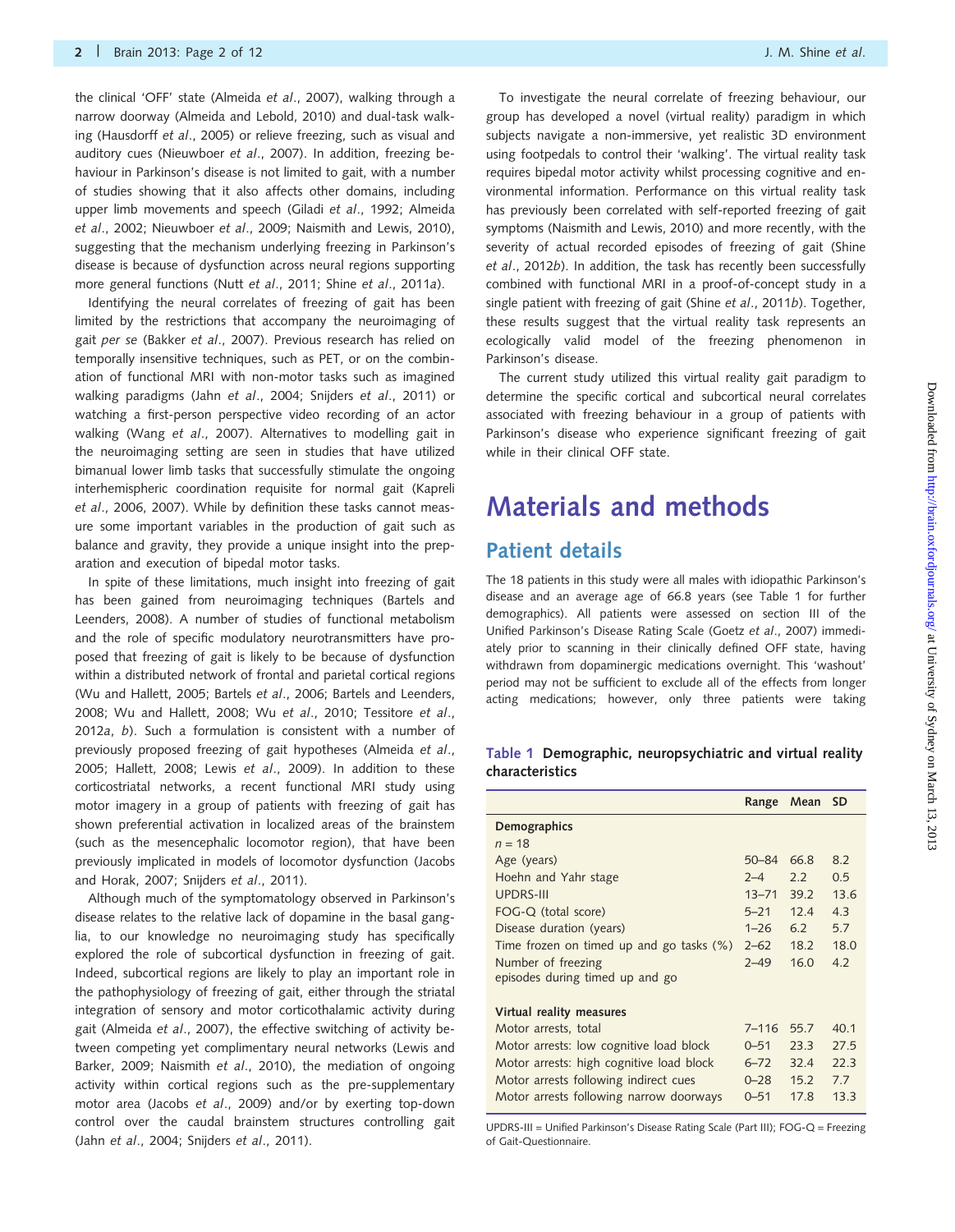dopamine agonists. The University of Sydney Human Research and Ethics Committee approved the study and written informed consent was obtained from each patient. Patients were initially selected for the study by answering positively to item three of the Freezing of Gait Questionnaire ['Do you feel that your feet get glued to the floor while walking, making a turn or when trying to initiate walking (freezing)?'] (Giladi et al[., 2000](#page-10-0)). This question has previously been shown to be a reliable screening tool for patients with freezing of gait (Giladi et al[., 2009](#page-10-0)).

Patients were confirmed as experiencing freezing of gait during the performance of six timed up and go trials in which they were required to make tight 180 $^{\circ}$  turns to the left and right. Freezing of gait was defined as having one or more episodes of foot movement cessation during this brief assessment [\(Schaafsma](#page-11-0) et al., 2003). Similar to a recent study (Shine et al[., 2012](#page-11-0)a), each timed up and go trial was video-recorded and analysed post hoc for the number and duration of freezing episodes. In addition, the percentage of time spent frozen during the timed up and go trials was also calculated for each patient (Shine et al[., 2012](#page-11-0)a), as this measure has been shown to represent a more robust measure of freezing severity (Morris et al[., 2012\)](#page-10-0).

### Virtual reality paradigm

A single 10-min virtual reality paradigm was performed in the scanner. Patients were positioned so that they could clearly view the screen on which the virtual reality task was displayed, with their feet resting on a pair of magnetic resonance-compatible foot pedals ([Shine](#page-11-0) et al., [2011](#page-11-0)b). To complete the task, patients were required to navigate a first-person view of a realistic 3D corridor with environmentally salient features (such as doorways) by the use of the foot pedals that were fixed to a board at the base of the MRI scanner. Forward progression within the virtual reality environment was accomplished by the alternate depression of left and right foot pedals at a rhythm consistent with their normal gait ( $\sim$ 2–4 Hz). This action required that the patient plantar flex the ankle of one foot  $\sim$ 30 $^{\circ}$  below parallel, activating a binary trigger mechanism, whilst performing simultaneous dorsiflexion of the contralateral ankle. The use of foot pedals here, in contrast to the use of hand buttons in earlier studies [\(Naismith and Lewis, 2010\)](#page-10-0), is in keeping with previous work that has reported that alternate stepping in place is a sensitive and specific method for capturing arrests in motor output in freezers (Nantel et al[., 2012](#page-11-0)). Navigation of the virtual reality could only be achieved with alternating 'physiological' footstep sequences (i.e. left-right-left-right) and forward progression did not occur during 'out of sequence' steps (i.e. left–left or right–right), thus ensuring that movement through the virtual reality environment was only associated with alternating left–right sequences. All foot pedal responses were recorded for further analysis.

Walking and stopping in the virtual reality environment was initiated by cue words that were displayed on the screen. These cue words were arranged into alternating blocks that carried low or high cognitive load (Fig. 1). In the low cognitive load blocks, patients were instructed to respond to 'WALK' cues that were displayed in green text, hereafter referred to as 'direct' cues (Fig. 1). Direct cues to stop walking during these low cognitive load blocks were signaled by a 'STOP' cue that appeared in red text (Fig. 1).

Task difficulty was manipulated by introducing inter-leaved blocks of high cognitive load, which contained 'indirect' cues for walking and stopping. These indirect cues utilized colour-word pairings based upon a modified version of the Stroop task [\(Stroop, 1935](#page-11-0)) (Fig. 1). In these high cognitive load blocks, the direct 'WALK' and 'STOP' cues were replaced with the presentation of either congruent (e.g. 'RED' written in red; Fig. 1) or incongruent (e.g. 'BLUE' written in red) colour

word-pairings (i.e. 'indirect' cues). Prior to the experiment, patients were taught that a congruent colour-word pairing either represented a cue to 'WALK' or 'STOP'. For example, if congruent colour-word pairings represented 'WALK', then incongruent pairings represented 'STOP' and vice versa (Fig. 1). Conditions were randomly counterbalanced across patients, such that the congruent colour-word pairings represented 'WALK' for half of the group and 'STOP' for the other half.

Patients were generally 'active' throughout the task walking through the virtual reality environment and only stopped in response to a direct or indirect stop cue. After stopping appropriately to a stop cue for 1.5 s, a direct 'WALK' cue was presented after a delay of between 4 and 6 s, informing the patient to begin 'walking' again. All cues were presented for 1 s in the bottom third of the screen at pseudorandom intervals so that patients were unable to predict the cue-onset. The virtual reality paradigm was programmed such that cues appeared with a variable interval of between 5 and 40 steps (minimum 2 s). If a patient stopped inappropriately (either intentionally or otherwise) the cue was re-presented on the screen after a delay of 3 s. Similarly, if a patient did not appropriately respond to a stop cue, the cue was represented every 3s until the patient responded by ceasing foot movements. Between 2 and 4 direct or indirect walk cues were presented prior to each direct or indirect stop cue and this pattern was repeated an average of three times per block. Prior to scanning, all participants were trained on the paradigm until they demonstrated that they understood the rules  $(>95\%$  correct response to cue presentations during 2 min of practice). There were a total of 10 blocks in



**STOP Cue** 

Figure 1 The experimental paradigm. Patients used a set of foot pedals to navigate a virtual corridor while lying supine in a 3 T MRI scanner. While stationary, the patient received a WALK cue, at which time they commenced tapping the foot pedals with alternate feet in a steady rhythm. Whilst walking, the patient was presented with a series of cues, which they interpreted in order to continue walking ('WALK' cue) or to stop ('STOP' cue). There were two alternating blocks within the experiment: a low cognitive load block, in which patients responded to direct cues (e.g. WALK = the word 'WALK' written in the colour green and STOP = the word 'STOP' written in the colour red); and a high cognitive load block, in which patients responded to indirect cues (e.g.  $WALK = congruent colour-word cues, such as the$ word 'RED' written in the colour red; and STOP = incongruent colour-word cues, such as the word 'GREEN' written in the colour red). Patients were asked to interpret these cues and determine whether to continue walking or to stop and await the next cue based on a prelearned rule.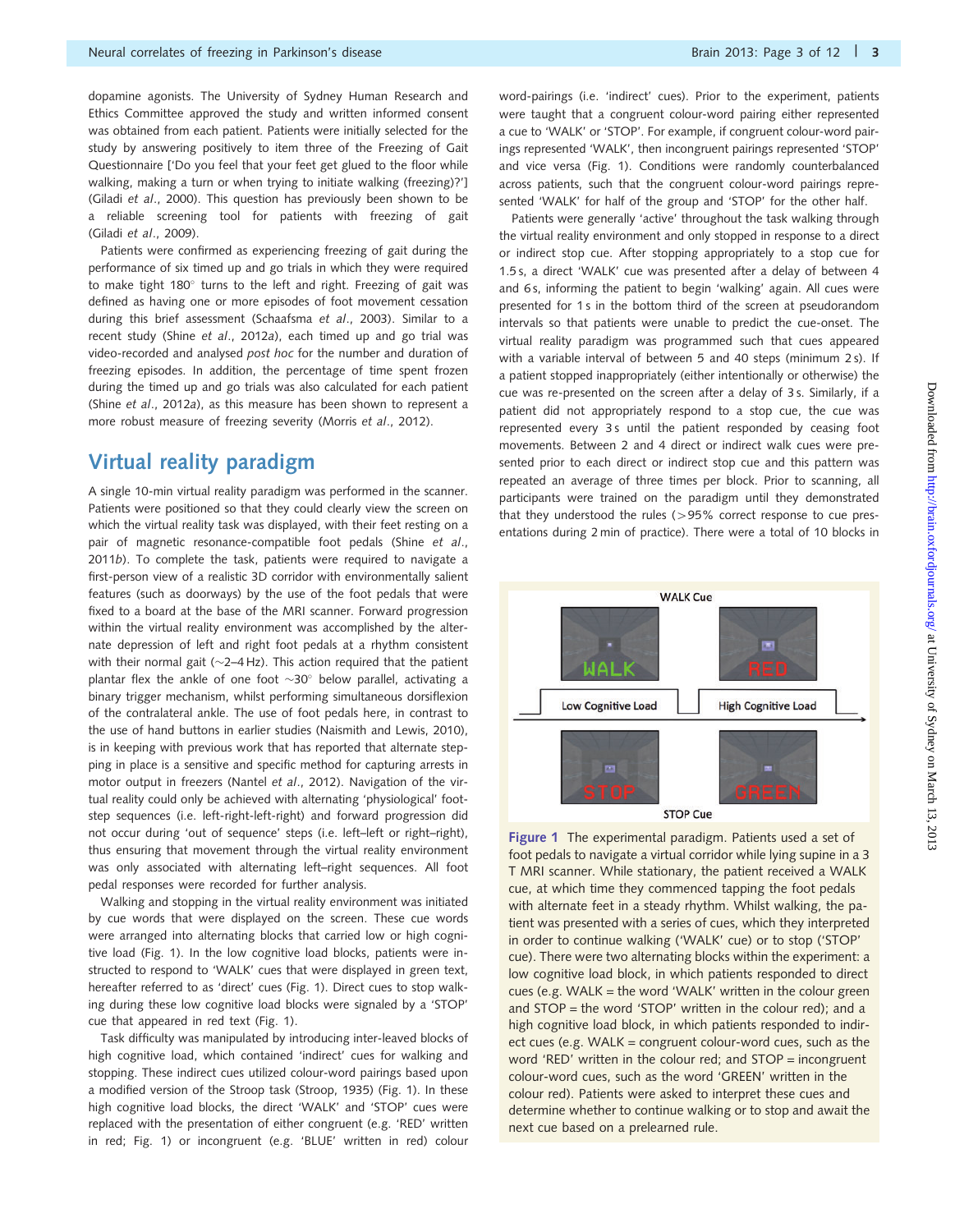<span id="page-3-0"></span>

Figure 2 Explanation of the experimental paradigm and the methods employed to determine the onset time and durations of the regressors used in the functional MRI models. The top section of the figure is an example of the timing onsets of the indirect cues as a patient navigated a high cognitive load block in the experiment. The two lines below display the approximate onsets of each left and right foot pedal depression. The section below the footstep lines depicts the different 'coding' categories used to define the pattern of footstep response, including periods of effective 'walking', appropriate response to a STOP cue, motor arrests and arrests immediately following a WALK cue, which were discarded from the final analyses. The bottom section contains a depiction of the selection of time points and epochs for each regressor used in the functional MRI analyses: (a) epochs of motor arrest began at the last effective footstep prior to a long latency and end at the next effective footstep; (b) epochs of effective 'walking' were sampled from periods of the paradigm when a patient walked with a consistent 'modal' between-footstep latency without the presence of any motor arrests or WALK cues; and (c) the entire high cognitive load block was estimated from the first WALK cue until the final STOP cue in the block. The epoch analysis estimated the BOLD response differences between regressors (a) and (b) and the mixed analysis estimated the differences between regressors (a) and (c).

the experiment (five each of both low and high cognitive load), so that each patient responded to an equal number of direct and indirect cues. This meant that each patient performed a minimum of 800 foot pedal responses in the virtual reality.

### Definition of motor arrests: behavioural freezing

As a primary outcome measure, we explored paroxysmal episodes of normal footstep cessation despite the intention to walk. Based on previous methodology [\(Naismith and Lewis, 2010\)](#page-10-0), we identified all occasions when a patient suffered a motor arrest, which was defined as a period in time when a patient suffered from an abnormally long between-footstep latency (Fig. 2). To identify these epochs, we first determined the modal footstep latency for each patient by determining the most frequent between-footstep latency (within bins of 0.1 s) occurring throughout the virtual reality paradigm. The modal footstep latency was assumed to be a more robust measure of normal walking cadence than the mean footstep latency, which could be skewed by the presence of prolonged footstep latencies associated with motor arrest. Any epochs greater than a threshold of twice the modal footstep latency were defined as a motor arrest. This measure of behavioural freezing in the virtual reality has recently been correlated with the frequency and duration of actual clinical freezing of gait events suffered by patients whilst performing timed-up-and-go walking tasks (Shine et al[., 2012](#page-11-0)b). The cessation of the motor arrest was defined by the re-initiation of the normal walking pattern using the foot pedals.

### **Neuroimaging**

#### Image acquisition

Imaging was conducted on a General Electric 3T MRI.  $T_2^*$ -weighted echo planar functional images were acquired in sequential order with repetition time = 3 s, echo time = 32 ms, flip angle =  $90^{\circ}$ , 32 axial slices covering the whole brain, field of view = 220 mm, interslice  $gap = 0.4$  mm, and raw voxel size = 3.9 mm  $\times$  3.9 mm  $\times$  4 mm thick. High-resolution 3D  $T_1$ -weighted, anatomical images (voxel size  $0.4 \times 0.4 \times 0.9$  mm) were obtained for coregistration with functional data.

#### Image preprocessing

Statistical parametric mapping software (SPM8, Wellcome Trust Centre for Neuroimaging, London, UK, [http://www.fil.ion.ucl.ac.uk/spm/soft](http://www.fil.ion.ucl.ac.uk/spm/software/)[ware/\)](http://www.fil.ion.ucl.ac.uk/spm/software/) was used for image processing and analysis. Functional images were pre-processed according to a standard protocol: (i) scans were slice-time corrected to the median (17th) slice in each scan; (ii) scans were then realigned to create a mean realigned image and measures of 6° of rigid head movements were calculated for later use in the correction of minor head movements; (iii) images were normalized to the echo planar image template; and (iv) scans were then smoothed using an 8-mm full-width at half-maximum isotropic Gaussian kernel.

Due to the increased risk of head movements in this clinical population, each trial was subsequently analysed using ArtRepair [\(Mazaika](#page-10-0) et al[., 2007](#page-10-0)) and trials with a large amount of global drift or scan-to-scan head movements  $>1.5$  mm (i.e. approximately half the size of the voxel collected in the echo planar images) were corrected using the Interpolation method. This correction was provided to ensure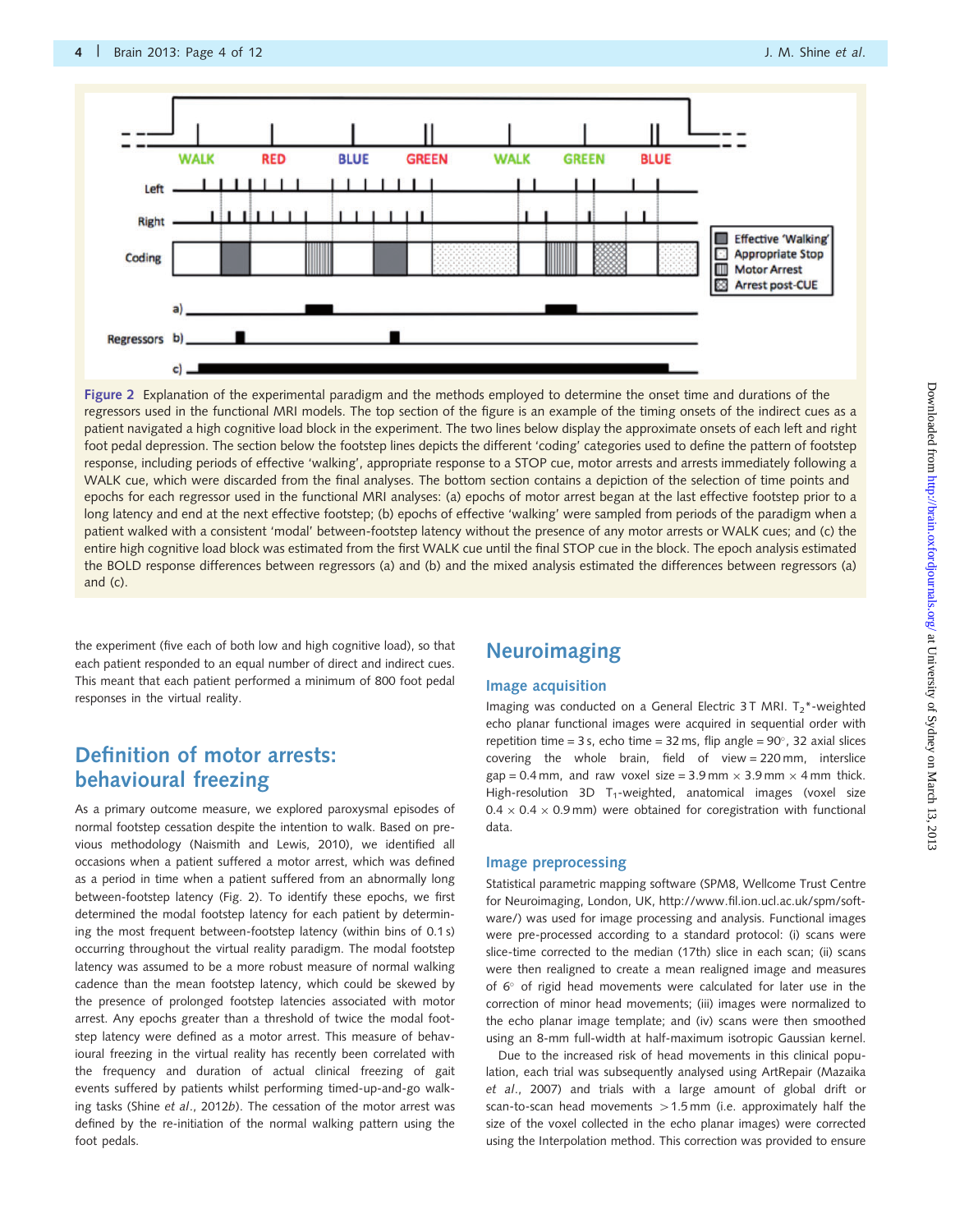that regular head movements throughout the task did not lead to spurious results; however, the sporadic nature of the motor arrests meant that a systematic relationship between head movements and the events of interest was extremely unlikely. Trials with  $>$ 3 mm or 3 $^{\circ}$ of scan-to-scan movement were considered an a priori exclusion criterion however, no patients exceeded this threshold.

#### Epoch analysis

Individual first-level statistical parametric maps were calculated for each subject using a general linear model analysis within an epoch-related design ([Grinband](#page-10-0) et al., 2006) in a fixed-effects analysis using SPM8 software. The design matrix for each patient was created by entering two regressors for each trial ([Fig. 2\)](#page-3-0): a regressor that modelled the specific onset time and duration of a motor arrest (i.e. the entire epoch of time between two successful footsteps that lasted for greater than twice the modal footstep latency) and a regressor that modelled a period of time when the patient had successfully completed a modal footstep, with no external cues (such as a WALK cue or a doorway) or long latency footsteps within three 'steps' in either direction. Contrast images from the first-level analyses were then entered into a second-level random-effects design in order to determine the group-level effects of the condition of interest. The group-level brain maps were assessed at  $P < 0.001$  uncorrected with cluster size  $>10$ .

#### Mixed block-event analysis

A mixed model was utilized to determine the blood oxygen leveldependent (BOLD) response pattern that was uniquely associated with freezing behaviour ([Visscher](#page-11-0) et al., 2003; [Petersen and Dubis,](#page-11-0) [2012](#page-11-0)). This technique allows the parsing of sustained, task-related effects from the transient patterns associated with the event of interest [\(Laurienti](#page-10-0) et al., 2003). That is, the results of the analysis can test for the presence of patterns of BOLD response that are specific to motor arrests, rather than to the mechanism that may have triggered the phenomenon (such as increased cognitive load in our experimental design). These analytic techniques are well known to over-ascribe significance to blocked regressors, as unmodelled variance in the event-related time course might create a spurious 'sustained' signal associated with the block regressor ([Visscher](#page-11-0) et al., 2003; [Petersen](#page-11-0) [and Dubis, 2012](#page-11-0)). Practically, this means that results that survive the block correction are especially relevant to the event in question. To achieve this aim, a regressor modelling the duration of each High Cognitive Load block and a separate regressor modelling each motor arrest epoch were entered into a new fixed-event analysis for each patient ([Fig. 2\)](#page-3-0). A contrast image representing the direct statistical comparison of motor arrests and the block effects was extracted for each patient and placed into a random effects analysis at the second level. Resultant brain maps from these analyses were interpreted at  $P < 0.001$ , uncorrected for multiple comparisons; however, with a cluster threshold of 10 voxels ([Lieberman and](#page-10-0) [Cunningham, 2009](#page-10-0)). Due to the interrelated nature of the two imaging analyses, we could not directly compare the results of the two tests statistically.

#### Region of interest analysis

To investigate the specific a priori hypothesis from a previously proposed model of freezing of gait ([Lewis and Barker, 2009\)](#page-10-0), images from the first-level analysis were subsequently explored using a predefined regions of interest analysis. To avoid introducing bias, the coordinates of each region of interest were defined independently from the whole brain analyses. Spherical regions of



Figure 3 Model of frontostriatal loop function. Lines with arrows denote excitatory (glutamatergic) input and lines with spherical ends denote inhibitory (GABAergic) input. The cortical regions within the cognitive loop [comprising the dorsolateral prefrontal cortex (DLPFC) and posterior parietal cortex (PPC)], the motor loop [comprising the precentral gyrus (Motor) and the dorsal premotor area (dPMA)] and the Affective Loop [comprising the medial prefrontal cortex (mPFC) and the anterior insulae (AI)] activate specific striatal nuclei [the head of caudate, the putamen and the ventral striatum (Vent. Str.), respectively], leading to the deactivation of the tonically-active globus pallidus internus (GPi). This releases the inhibition on relay nuclei in the thalamus (Thal) and the brainstem [including the mesencephalic locomotor region (MLR)] allowing normal corticothalamic information processing and activation of central pattern generators (CPGs), respectively. Hubs within the frontal regions of the cognitive loop also have direct connections with the subthalamic nucleus (STN), allowing for a direct and timely increase in the outflow of the globus pallidus internus, effectively decreasing thalamic and brainstem signalling.

interest were drawn in the following regions: the precentral sulcus, dorsal premotor area and the dorsal caudal putamen for the motor loop; the dorsolateral prefrontal cortex, posterior parietal cortex and the head of caudate for the cognitive loop; and the anterior insula, dorsal anterior cingulate cortex, medial prefrontal cortex and the ventral striatum for the affective loop, the globus pallidus internus, the subthalamic nucleus, the anterior thalamus and the mesencephalic locomotor regions (see Fig. 3 and [Table 3](#page-6-0) for the model and coordinates, respectively).

The coordinates for cortical regions of interest were defined using the peak clusters of activity from the Brain-Maps database (brainmap.org; also see Smith et al[., 2009\)](#page-11-0) and were created using the WFU Pickatlas template (fmri.wfubmc.edu/cms/software). The coordinates for the subcortical regions of interest were defined based on a study that traced basal ganglia regions of interest using an echo planar image template similar to the template used to normalize the functional scans in our study ([Prodoehl](#page-11-0) et al., 2008). The coordinates for the mesencephalic locomotor region of interest were taken from the peak loci of activation from a recent paper that used imagined walking to explore deficits in patients with freezing of gait ([Snijders](#page-11-0) et al., [2011](#page-11-0)). Care was taken to ensure that there was no overlap present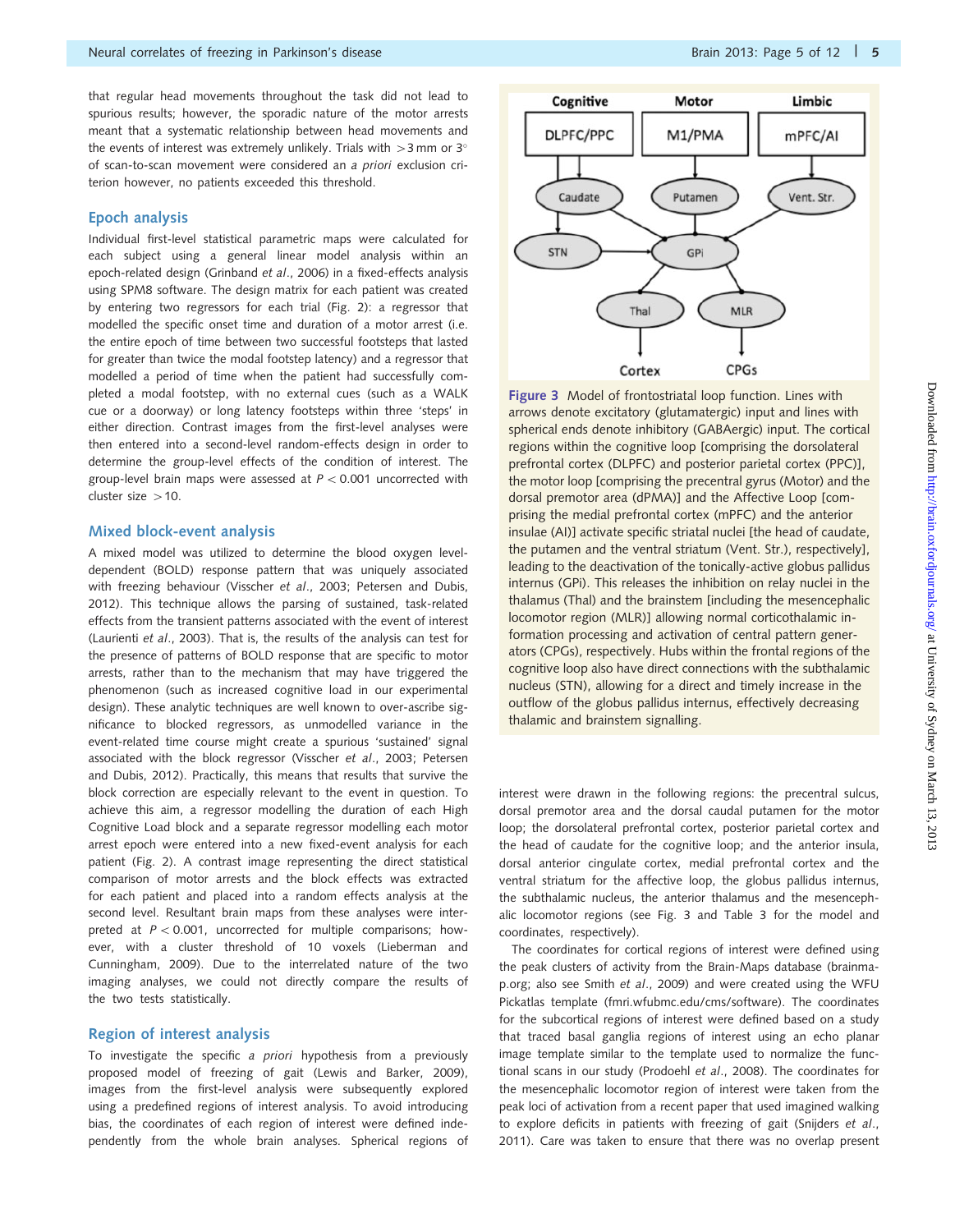| Neural region                               | Hemisphere | $\boldsymbol{x}$ | y     | z    | Cluster<br>size | $T$ – value |
|---------------------------------------------|------------|------------------|-------|------|-----------------|-------------|
|                                             |            |                  |       |      |                 |             |
| Precentral gyrus                            | Left       | $-6$             | $-22$ | 73   | 190             | $-6.5$      |
|                                             | Right      | 6                | $-19$ | 64   | 190             | $-4.6$      |
| Head of caudate <sup>§</sup>                | Left       | $-16$            | 25    | 3    | 53              | $-2.8$      |
|                                             | Right      | 11               | 25    | 3    | 31              | $-3.3$      |
| Anterior insula <sup>§/*</sup>              | Left       | $-39$            | 17    | $-8$ | 16              | 3.0         |
|                                             | Right      | 45               | 20    | $-8$ | 40              | 4.3         |
| Dorsolateral prefrontal cortex <sup>§</sup> | Left       | $-45$            | 23    | 28   | 167             | 3.9         |
|                                             | Right      | 60               | 14    | 28   | 33              | 3.6         |
| Posterior parietal cortex <sup>§</sup>      | Left       | $-45$            | $-46$ | 40   | 41              | 2.8         |
|                                             | Right      | 60               | $-52$ | 43   | 19              | 3.2         |
| VLPFC <sup>§</sup>                          | Left       | $-39$            | 53    | 13   | 14              | 3.0         |
|                                             | Right      | 48               | 41    | 19   | 11              | 2.9         |
| dACC <sup>§</sup>                           | Left       | $-12$            | 29    | 25   | 12              | 3.0         |
|                                             | Right      | 9                | 29    | 28   | 10              | 2.9         |

|  |  |  |  |  |  |  |  | Table 2  Brain regions displaying decreased BOLD response in the epoch analysis |  |  |  |  |  |
|--|--|--|--|--|--|--|--|---------------------------------------------------------------------------------|--|--|--|--|--|
|--|--|--|--|--|--|--|--|---------------------------------------------------------------------------------|--|--|--|--|--|

MNI coordinates for neural regions that displayed decreased BOLD response in the epoch analysis. The coordinates represent the peak voxel within a cluster that was present above the statistical threshold in the whole-brain analysis. T-statistics are presented for clusters with  $P < 0.001$  and  $> 10$  contiguous voxels.

§ Denotes a member of the putative cognitive control network ([Cole and Schneider, 2007\)](#page-10-0).

\*The anterior insula can also be viewed as a member of the Salience Network (Seeley et al[., 2007](#page-11-0)).

between the individual regions of interest. All regions of interest were defined in Montreal Neurological Index space.

The MarsBar toolbox in SPM8 (Brett et al[., 2002](#page-10-0)) was used to extract contrast values for each region of interest for each contrast. These values were then imported into Statistical Package for the Social Sciences software version 19 (SPSS Inc.) for group-level statistical testing. A two-sided paired sampled t-test was performed to determine whether each region of interest was significantly associated with a positive or negative contrast value in the motor arrest contrast when compared with the walking contrast. In addition, a similar analysis was used to compare the motor arrest contrast with the block effects in the mixed block-event analysis. Alpha levels were set to 0.05 and P-values were corrected for multiple comparisons using a family wise error correction. Finally, contrast values from each of the region of interest analyses were compared with the results from the clinical timed up and go tests using bivariate Spearman's rank-order correlations. Alpha levels were treated in a similar fashion to those from the rest of the region of interest analysis.

## **Results**

### Behavioural results

All patients in the study suffered from freezing episodes during both the timed up and go tests (16.0  $\pm$  4.2) and the virtual reality paradigm (55.7  $\pm$  40.1). As such, all patients in the study self-reported freezing behaviour and were also observed to experience freezing clinically. A greater number of events occurred during high cognitive load blocks (32.4  $\pm$  22.3) than during low cognitive load blocks (23.3  $\pm$  27.5), with 58% of the events occurring in the high cognitive load blocks ( $t = 2.3$ ;  $P < 0.05$ ). [Table 1](#page-1-0) contains further behavioural results from the virtual reality paradigm.

### Imaging results

#### Epoch design analysis: motor arrests versus effective walking

When comparing the BOLD response between motor arrests and walking effectively, significant activation was observed in the bilateral posterior parietal cortex, the dorsolateral prefrontal cortex bilaterally and the ventrolateral prefrontal cortices along with the bilateral dorsal anterior cingulate regions and the bilateral anterior insula (see Table 2 for peak voxel co-ordinates and T-values and [Fig. 4\)](#page-7-0). In addition, there was a significant decrease in BOLD response in the bilateral sensorimotor regions, along with the head of caudate bilaterally.

#### Epoch design analysis: region of interest analysis

During the contrast comparing motor arrests and walking, there was a significant reduction in the BOLD response observed in the motor region of interest and the bilateral putamen of the motor loop; however, there was only a trend towards a decreased BOLD response in the right dorsal premotor area. In the cognitive loop, there was a significant increase in the dorsolateral prefrontal cortex and the posterior parietal cortex, with the right dorsolateral prefrontal cortex showing a strong inverse correlation with the severity of freezing behaviour (Spearman's rho = -0.600,  $P = 0.008$ 

In contrast there was a significant decrease in activation within the head of caudate nuclei. In the limbic loop, only the medial prefrontal cortex, the left anterior insula and the left ventral striatum showed significantly decreased activation. There was an additional decrease in the BOLD response within the bilateral globus pallidus internus and the bilateral anterior thalamus. There was also a significant decrease seen in the bilateral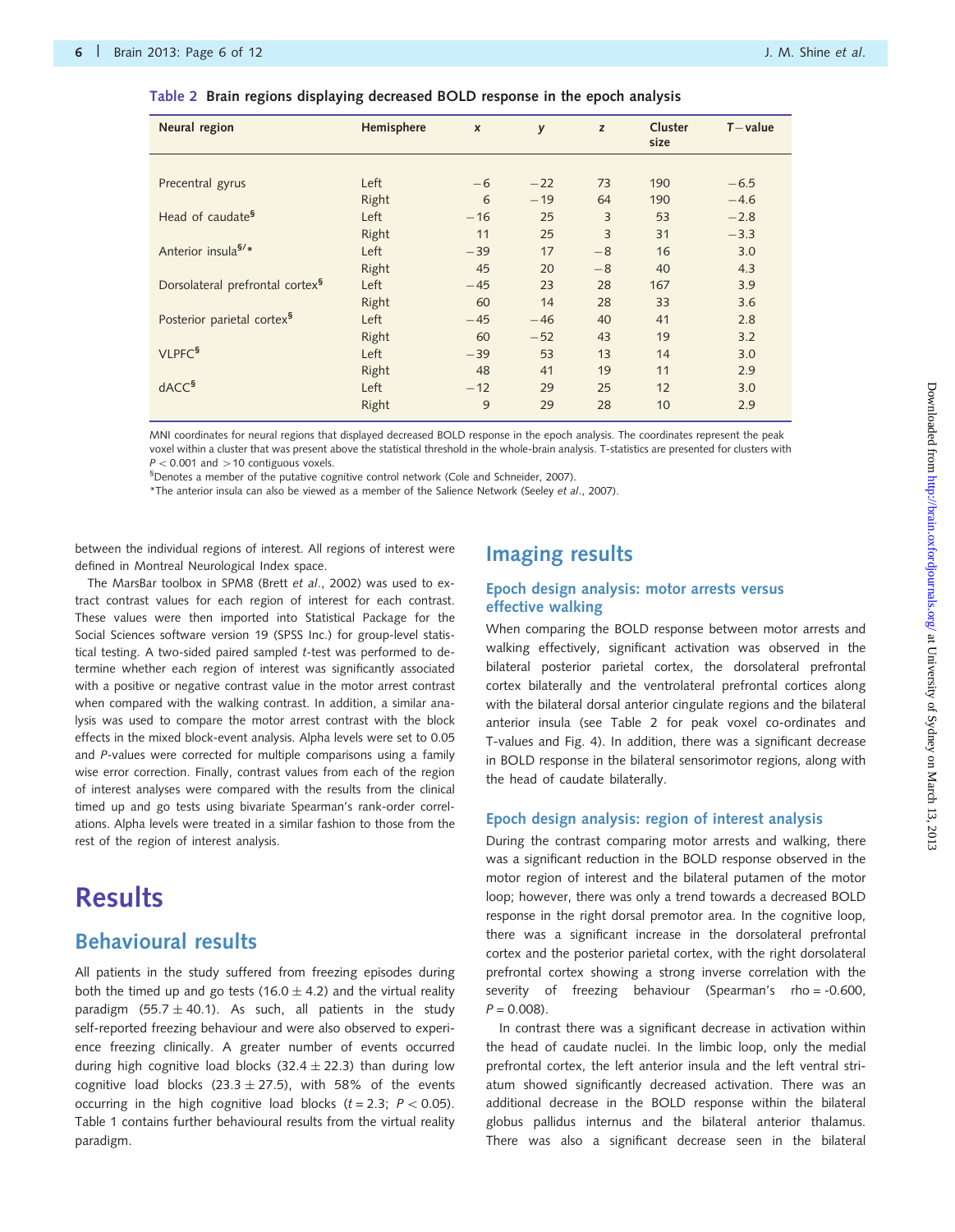| Region                                      | $\boldsymbol{x}$ | y     | z              | Size (mm)      | Epoch                                           | Mixed                                |
|---------------------------------------------|------------------|-------|----------------|----------------|-------------------------------------------------|--------------------------------------|
| Motor                                       |                  |       |                |                |                                                 |                                      |
| Precentral gyrus                            | $\pm 6$          | $-31$ | 67             | 8              | $-1.7***/-1.6***$                               | $0.1^{\text{ns}}/0.1^{\text{ns}}$    |
| Dorsal premotor area                        | ±19              | $-16$ | 67             | 8              | $0.2^{\text{ns}}/0.4^{\#}$                      | $0.3^{ns}$ $(0.2^{ns})$              |
| Putamen                                     | ±28              | 3     | 6              | 6              | $-0.3*/-0.6*$                                   | $-0.1^{\text{ns}} - 0.1^{\text{ns}}$ |
| Cognitive                                   |                  |       |                |                |                                                 |                                      |
| Dorsolateral prefrontal cortex <sup>9</sup> | ±42              | 26    | 28             | 8              | $0.9***/0.9*$                                   | $-0.3ns/ - 0.1ns$                    |
| Posterior parietal cortex <sup>§</sup>      | ±52              | $-49$ | 47             | 8              | $1.3*/1.1*$                                     | $-0.1^{\text{ns}}/0.1^{\text{ns}}$   |
| Head of caudate                             | ±11              | 14    | 9              | 6              | $-1.5***/-1.6***$                               | $0.0^{ns}/0.1^{ns}$                  |
| Limbic                                      |                  |       |                |                |                                                 |                                      |
| Anterior insula                             | ±33              | 23    | $-3$           | $\mathcal{R}$  | $0.7*/0.5ns$                                    | $0.0^{\text{ns}} - 0.1^{\text{ns}}$  |
| Medial prefrontal cortex                    | $\pm 6$          | 15    | 32             | 8              | $-1.1*/-0.6$ <sup>ns</sup>                      | $0.3^{ns}$ $(0.2^{ns})$              |
| Ventral striatum                            | ±9               | 10    | $-5$           | 6              | $-0.4^{\frac{\text{#}}{}}$ / $-0.1^{\text{ns}}$ | $-0.1^{\text{ns}} - 0.1^{\text{ns}}$ |
| <b>Shared</b>                               |                  |       |                |                |                                                 |                                      |
| Globus pallidus                             | ±14              | $-2$  | 3              | $\overline{4}$ | $-0.5*/-1.0$ <sup>**</sup>                      | $-0.2*/-0.1$ <sup>#</sup>            |
| Subthalamic nucleus                         | ±11              | $-14$ | $-3$           | $\overline{4}$ | $-0.6***/-0.5***$                               | $-0.2***/-0.3*$                      |
| <b>Thalamus</b>                             | $\pm 5$          | $-12$ | $\overline{3}$ | $\overline{4}$ | $-1.4***/-1.1***$                               | $-0.2^{\text{ns}} - 0.2^{\text{ns}}$ |
| Mesencephalic locomotor region <sup>+</sup> | ±4               | $-30$ | $-18$          | $\overline{4}$ | $0.6^{\frac{+}{}}/0.6^{\frac{+}{}}$             | $-0.2*/-0.3$ <sup>**</sup>           |

<span id="page-6-0"></span>Table 3 Results from the region of interest analysis for the epoch design and the mixed block-event design

MNI coordinates for neural regions that displayed decreased BOLD response in the epoch and the mixed block-event analyses. The coordinates represent the peak voxel within a cluster that was present above the statistical threshold in the whole-brain analysis. The values in the epoch and mixed columns reflect the average contrast value difference from the region of interest analysis for the left and right region, respectively. Significance levels: ns = not significant;  ${}^{ns}P > 0.1$ ;  ${}^{tp}$  < 0.1;  ${}^{*}P$  < 0.05;  ${}^{**}P$  < 0.001;  ${}^{***}P$  < 0.0001.

<sup>§</sup>negative correlation with the severity of clinical freezing of gait in the Epoch analysis.

† Positive correlation with the severity of clinical freezing of gait in the Mixed analysis.

subthalamic nucleus and a trend for an increase in the bilateral mesencephalic locomotor region.

#### Mixed block-event design analysis: region of interest analysis

When controlling for the activation that was related to the increased cognitive load in the blocks with the indirect walk and stop cues, no clusters survived in either contrast at  $P < 0.001$  in a global brain analysis. However, the region of interest analysis revealed that motor arrests were associated with a significant decrease in the BOLD response in the right posterior parietal cortex, the left globus pallidus internus, the subthalamic nucleus bilaterally along with a significant decrease in BOLD response within the mesencephalic locomotor region, bilaterally. The BOLD response within the left mesencephalic locomotor region region was also strongly correlated with an increase in the severity of freezing behaviour (rho =  $0.616$ ,  $P = 0.008$ ).

### **Discussion**

The results presented here demonstrate the BOLD correlates of motor arrests that were provoked by a virtual reality gait task and have recently been shown to correlate with actual episodes of freezing of gait (Shine et al[., 2012](#page-11-0)b). During these motor arrests, there was a significant increase in the BOLD response in the bilateral dorsolateral prefrontal cortex, posterior parietal cortices and anterior insulae and a concomitant decrease in BOLD response within the bilateral sensorimotor cortices ([Fig. 4](#page-7-0)). In addition, a significant decrease in BOLD response was seen in a number of subcortical nuclei, including the bilateral caudate head, the anterior thalamus, the globus pallidus internus and the subthalamic nucleus. These findings are consistent with a recent review of the neuroimaging literature, which concluded that freezing behaviour in Parkinson's disease was likely to be because of impaired processing in frontal and parietal regions [\(Bartels, 2008](#page-10-0)).

After correction for multiple comparisons, there was a significant relative decrease in the BOLD response within the motor cortex during motor arrests when compared with effective walking. As the two contrasts both used one effective footstep, the relative decrease in BOLD response seen in our experiment is unlikely to be due to a simple motor mismatch but rather to the relative inability to recruit neural activity in the cortical regions that are responsible for the movement of the lower limbs [\(Shayoun](#page-11-0) et al., [2004](#page-11-0); Wang et al[., 2007\)](#page-11-0). The lack of a significant decrease in the activation within the motor cortex in the mixed analysis, is likely to be due to the nature of the virtual reality task, which contains a large number of periods in which the subject must 'STOP', effectively negating the activity within motor regions during each block.

The prefrontal and parietal cortical regions with increased relative BOLD signal during motor arrests are well known to mediate a number of executive functions (Spreng et al[., 2010\)](#page-11-0) as well as affordance-based responses [\(Riddoch](#page-11-0) et al., 2006), both of which are well-aligned with the literature in freezing of gait [\(Nutt](#page-11-0) et al., [2011](#page-11-0); Shine et al[., 2011](#page-11-0)a). Indeed, these regions, including the dorsolateral prefrontal and posterior parietal cortices, as well as the head of caudate nucleus, have previously been shown to co-activate as a functional network, described as the cognitive control network [\(Cole and Schneider, 2007](#page-10-0)) or the Task Activation Ensemble (Seeley et al[., 2007](#page-11-0)). Interestingly, this network is presumed to be responsible for the more domain-general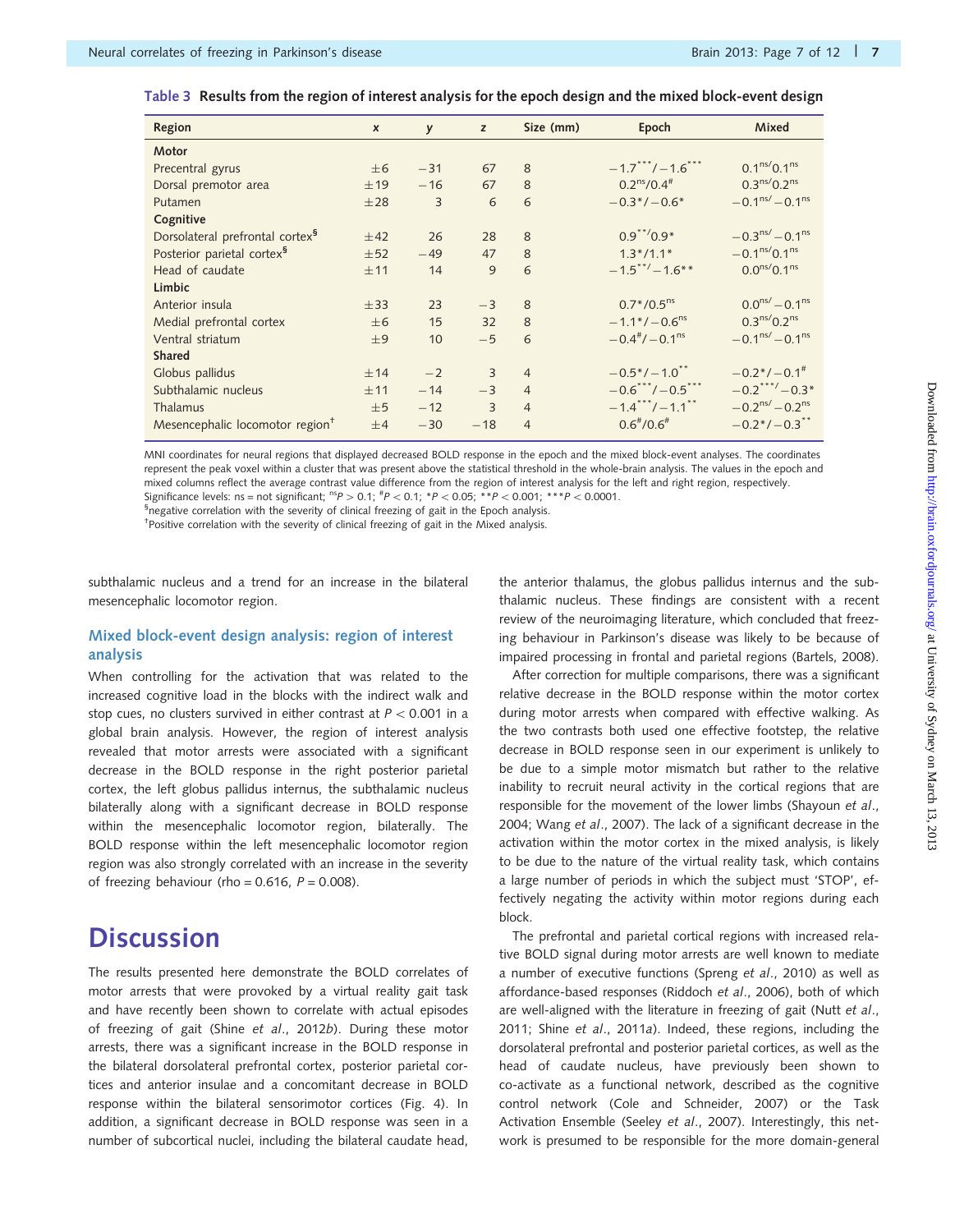

<span id="page-7-0"></span>

Figure 4 Comparison of BOLD activation and deactivation patterns during the contrast of the motor arrests and 'walking'. (A) Increased BOLD in the left dorsolateral prefrontal cortex and posterior parietal cortex with concomitant decrease in the sensorimotor cortices; (B) bilateral decreased BOLD in the caudate nuclei with increased BOLD in the bilateral insula and left dorsolateral prefrontal cortex; and (C) decreased BOLD in the sensorimotor cortices. Statistical maps were created with a voxel-level of  $P < 0.001$  and a cluster threshold of 10 voxels. One cluster in the mesial precentral sulcus survived multiple comparisons correction at  $P < 0.05$  using the theory of Gaussian random fields.

role of the processing of novel information, rather than merely activating during tasks requiring increased cognitive demand [\(Cole and Schneider, 2007](#page-10-0)).

While regions within the cognitive control network have been previously implicated in freezing of gait [\(Bartels and Leenders,](#page-10-0) [2008;](#page-10-0) Shine et al[., 2011](#page-11-0)a), it is not yet clear what role these cortical hubs play in the freezing phenomenon. The increased BOLD signal within the cognitive control network during motor arrests may represent a compensatory adaptation with the recruitment of regions not typically involved in 'effective walking'. This observation is consistent with a number of hypotheses regarding the pathophysiology underlying freezing of gait, particularly those that highlight the complex interplay between these anatomically distinct yet functionally connected regions ([Strauss and Sherman,](#page-11-0) [2006;](#page-11-0) [Jacobs and Horak, 2007](#page-10-0); [Hallett, 2008](#page-10-0); [Lewis and Barker,](#page-10-0) [2009\)](#page-10-0). It has also previously been proposed that 'breaking a freeze' relies on the generation of a goal-directed behaviour [\(Lewis and Barker, 2009](#page-10-0)) and thus activation of the cognitive control network may represent the recruitment of regions that are attempting to focus behaviour in order to overcome a freezing episode. This interpretation is consistent with the demonstration of a strong inverse relationship between clinical freezing of gait and cognitive control network activation during motor arrests in the virtual reality task. Therefore, although the cognitive control network appears to play a supportive role in freezing of gait, patients with severe freezing of gait are unable to effectively recruit activity within this network, predisposing their brains to freezing behaviour.

In view of the strong link between cognitive impairment and freezing of gait [\(Hausdorff](#page-10-0) et al., 2005), it is possible that the increased BOLD response seen in the cognitive control network may be simply reflective of the neural activity required to complete the cognitively complex portions of the virtual reality task. Indeed, this network of neural regions has previously been shown to co-activate in response to dual-task performance in patients with Parkinson's disease [\(Wu and Hallett, 2008\)](#page-11-0). However, whilst motor arrests were more likely to occur during the experimental blocks with additional cognitive load, any events occurring within three steps of an indirect cue were removed from the analysis. Thus an alternative viewpoint is that dual-task performance and freezing of gait may share a similar neural substrate. As such, freezing of gait may reflect the transient 'overload' of the information processing capacity of this neural network, leading to a breakdown in motoric function. Though speculative, this interpretation is supported by a wealth of data from experiments spanning neuropsychological [\(Amboni](#page-10-0) et al., 2007; [Naismith](#page-10-0) et al., 2010; Shine et al[., 2012](#page-11-0)a), clinical [\(Hausdorff](#page-10-0) et al., 2005) and imaging modalities (Bartels et al[., 2008\)](#page-10-0).

Regions within the cognitive control network are known to co-activate with other neural networks to mediate goal-directed behaviour (Spreng et al[., 2010](#page-11-0)) and recent research has implicated the basal ganglia in the mediation of these capacities [\(Bartels](#page-10-0) et al[., 2006](#page-10-0); [Redgrave](#page-11-0) et al., 2010). Indeed, when compared with walking, periods of motor arrest were associated with a significant decrease in the BOLD in the bilateral head of caudate nucleus, the bilateral putamen and the right ventral striatum, along with bilateral globus pallidus internus. These regions have previously been shown to mediate the shift between competing neural networks (Kimura et al[., 2004](#page-10-0); [Robbins](#page-11-0) et al., 2007), thus the decreased activation seen during motor arrests may represent a transient functional disconnection between subcortical and cortical regions (Jacobs et al[., 2009; Lewis and Barker, 2009\)](#page-10-0) thereby impairing information transfer between the neural hubs critical for the functional integrity of the neural networks.

Previously, it has been proposed that paroxysmal over-activity in the globus pallidus internus causes freezing of gait through inhibition of the thalami and the brainstem structures controlling gait ([Lewis and Barker, 2009\)](#page-10-0). This model hypothesizes that freezing of gait is due to an abrupt synchronization in the neuronal firing pattern within the basal ganglia outflow circuitry, which is triggered by complementary yet competing neural inputs. Therefore, the reduction in BOLD signal seen in the globus pallidus internus (the major outflow nucleus of the basal ganglia) may reflect a decrease in energy requirement due to the involvement of the globus pallidus internus in low frequency  $(<25Hz)$  synchronized oscillatory circuits, activity that is negatively correlated with the BOLD signal (Zumer et al[., 2010\)](#page-11-0). This interpretation is consistent with the known function of the globus pallidus internus, which exists in a low-energy oscillatory state unless directly inhibited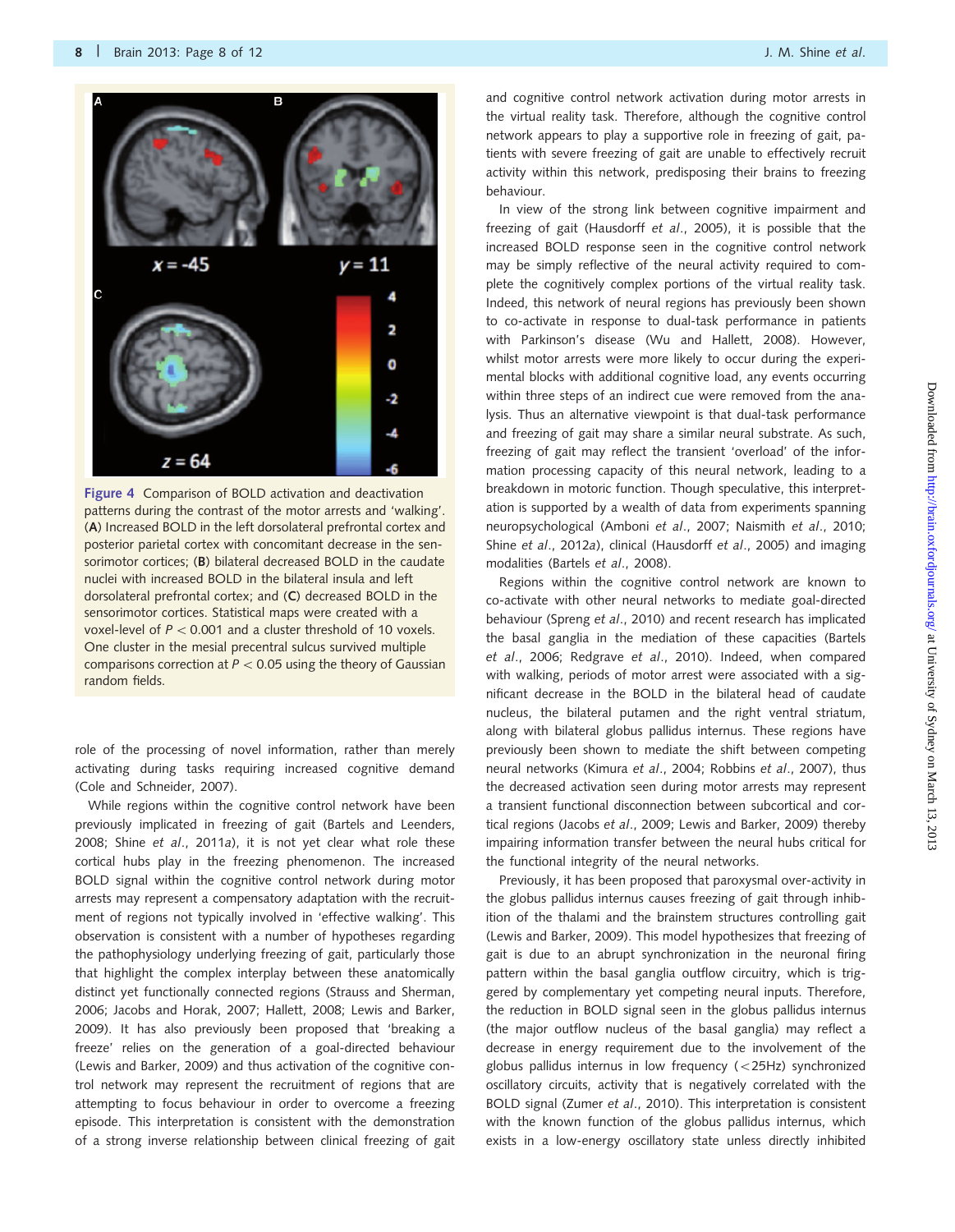

Figure 5 A graphical representation of the proposed mechanism underlying freezing behaviour. Lines with arrows denote excitatory (glutamatergic) input and lines with spherical ends denote inhibitory (GABAergic) input. In the healthy basal ganglia system (left), cortical input to the striatum leads to disinhibition of the thalamus (Thal) and the mesencephalic locomotor region (MLR), leading to efficient corticothalamic processing and normal motor output. In the presence of a dopaminergically-depleted basal ganglia (right), an overwhelming increase in cortical processing causes a transient overload of the striatum, leading to a loss of its inhibition over the globus pallidus internus (GPi). The globus pallidus internus, along with the subthalamic nucleus (STN), then begins firing in a low energy state secondary to synchronized oscillations, leading to overwhelming inhibition of the thalamic relay nuclei and the mesencephalic locomotor region, leading to cessation of motor output and 'freezing'. The increased activation within the subthalamic nucleus may be due to a decrease in communication within the hyper-direct pathway of the basal ganglia.

by GABAergic input from the striatum ([Frank, 2006](#page-10-0)). By this means, the lower relative BOLD response in the globus pallidus internus may in fact reflect an increase in oscillatory neural activity, a state that has far lower energy requirements than asynchronous neural activity [\(Buzsaki and Draguhn, 2004\)](#page-10-0).

The only subcortical regions that were significantly decreased during the mixed block-event analysis were the left globus pallidus internus and the bilateral subthalamic nucleus. Previous studies have demonstrated that the subthalamic nucleus is involved in the production of tonic oscillatory behaviour (Magill et al[., 2001](#page-10-0); Bevan et al[., 2002](#page-10-0)) and as such, the BOLD response within the subthalamic nucleus likely follows a similar energetic pattern to that seen in the globus pallidus internus [\(Timmerman](#page-11-0) et al., [2007](#page-11-0)). Long presumed to be a hub within the 'indirect' pathway of the basal ganglia, the subthalamic nucleus has recently been shown to communicate with the pre-supplementary motor area (and other regions of the cortex) in the 'hyper-direct' pathway of the basal ganglia ([Aron and Poldrack, 2006; Frank, 2006](#page-10-0); [Miller, 2008;](#page-10-0) [Wiecki and Frank, 2010\)](#page-11-0). While the exact functions of this pathway remain under investigation, it is clear that the subthalamic nucleus heavily influences response selection in both motor and cognitive tasks by effectively accelerating the activity within the globus pallidus internus, and thus inhibiting the downstream targets of the basal ganglia [\(Frank, 2006](#page-10-0)). As the pre-supplementary motor area was one of the only major hubs of the cognitive control network not activated in the epoch design, freezing may be due in part to impaired cortical communication within the hyper-direct pathway, ultimately leading to increased subthalamic nucleus firing and a subsequent increase in the inhibitory output of the basal ganglia. This interpretation is consistent with elements of current clinical practice, as deep brain stimulation surgery often targets the subthalamic nucleus [\(Modolo and Beuter, 2009\)](#page-10-0), leading to improvements in freezing behaviour (Davis et al[., 2006; Moreau](#page-10-0) et al., 2008). While this has yet to be confirmed, the results here suggest that freezing behaviour may be due to an overwhelming increase in the inhibitory output of the basal ganglia, leading to a paroxysmal decrease in firing within the efferent targets of the globus pallidus internus, such as the thalamic relay nuclei and the brainstem structures controlling gait, including the mesencephalic locomotor region (Fig. 5).

The results from the mixed design also help to make sense of the heretofore poorly understood finding of lower limb oscillatory activity in the 5–7 Hz range during episodes of freezing of gait (Moore et al[., 2008\)](#page-10-0). The classic parkinsonian tremor occurs in this same frequency range and studies using computational modelling have shown that the tremor can be explained mechanistically by emergent rhythmic activity between the subthalamic nucleus and the globus pallidus externus in the presence of a dopaminergically depleted basal ganglia ([Frank, 2006](#page-10-0)). As our experiments revealed subcortical BOLD changes consistent with those proposed in the models of tremor, freezing behaviour may therefore be due to the paroxysmal occurrence of a similar mechanism. However, the emergent oscillatory pattern of rhythmic basal ganglia outflow would occur transiently during motor function rather than at rest, as is the case with the traditional tremor of Parkinson's disease. This interpretation is consistent with the finding that tremor and freezing are commonly present in separate parkinsonian phenotypes (tremor dominant and akinetic rigid, respectively; Lewis et al[., 2005](#page-10-0)) and rarely co-occur in individual patients until advanced disease states. This suggests that the phenotypic differences within Parkinson's disease may be explained by the specific neural factors that determine whether the basal ganglia circuits oscillate at rest (patients with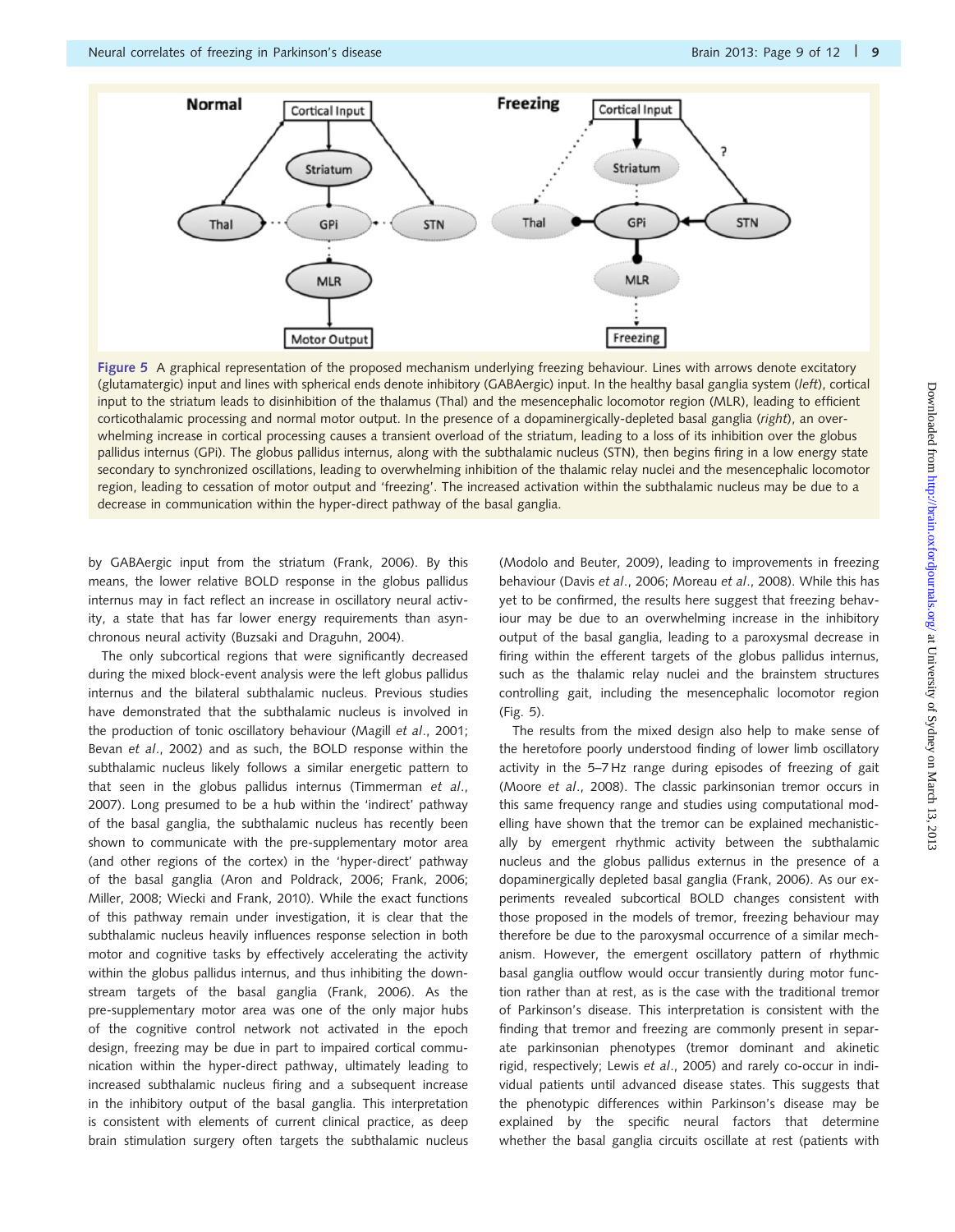<span id="page-9-0"></span>tremor-dominant disease) or with motoric output (patients with freezing of gait). Further work will be required to elucidate the validity of this interpretation.

Interestingly, when accounting for the effects of the high cognitive load in the experiment, the heads of caudate nuclei were not significantly decreased, as was seen during the epoch-related design. This result may be due to the ongoing involvement of the caudate nuclei in the 'switching' between attentional sets [\(Kimura](#page-10-0) et al[., 2004](#page-10-0)), a skill that is constantly probed by the virtual reality task [\(Naismith and Lewis, 2010\)](#page-10-0). It is also possible that the relative lack of decreased BOLD response in the caudate nuclei is reflective of the 'breaking' of a freezing episode, which has been hypothesized to involve the reassociation of the striatum with the cortical structures from which they became disconnected during freezing [\(Lewis and Barker, 2009\)](#page-10-0). Indeed, these results highlight an important caveat associated with functional MRI analyses, as the nature of the BOLD response enforces temporal smoothing (on the order of 5-6 s) on time-series data. As such, although this experiment helps to identify the pattern of disturbances associated with freezing behaviour in Parkinson's disease, it is not possible to identify the temporal sequence that gives rise to freezing events. Techniques such as dynamic causal modelling ([Friston](#page-10-0) et al., [2003\)](#page-10-0), seed-based functional connectivity analysis (Fox [et al](#page-10-0)., [2005\)](#page-10-0) or direct neuronal monitoring from deep brain electrodes [\(Brown and Williams, 2005\)](#page-10-0) may help to address these issues. Alternatively, approaches with a higher temporal resolution and the capacity to analyse oscillatory waveforms (such as electroencephalography or magnetoencephalography) would potentially assist in establishing the temporal sequence of neural events associated with freezing behaviour.

There were no significant differences observed in the mesencephalic locomotor region in the contrast between effective walking and freezing, however we did see a significant decrease in the BOLD signal within the mesencephalic locomotor region during the mixed block-event analysis, suggesting that the mesencephalic locomotor region is actively involved in the mechanism underlying freezing of gait. These results are in contrast with a previous neuroimaging study, which used an imagined walking paradigm to explore the pathological basis of freezing of gait and found that patients with the disorder were more likely to show activation in the mesencephalic locomotor region of the brainstem rather than decreased activity ([Snidjers](#page-11-0) et al., 2011). The increased activity in that study was taken to reflect a compensatory mechanism, with the mesencephalic locomotor region increasing its firing rate to offset the relative lack of cortically driven gait. The results of our study suggest that the mesencephalic locomotor region was less active during freezing as may be expected in the setting of overwhelming inhibition from the globus pallidus internus ([Lewis](#page-10-0) [and Barker, 2009\)](#page-10-0). However the degree of activation within the left mesencephalic locomotor region was strongly correlated with the severity of clinical freezing of gait, suggesting that in patients with worse freezing of gait, the mesencephalic locomotor region may indeed be playing a compensatory role during freezing. The differing results of the two studies may be explained by the fact that tasks using motor imagery may be unable to accurately model complex motor tasks as evidenced by a study showing significant differences between characteristics of perceived and actual walking in patients with Parkinson's disease with freezing of gait (Cohen et al[., 2011\)](#page-10-0). Indeed, while the virtual reality task employed in this study does not accurately model gait in its entirety, it is an ecologically valid bipedal task shown to provoke freezing behaviour in a cohort of susceptible patients ([Naismith and Lewis,](#page-10-0) [2010;](#page-10-0) Shine et al[., 2012](#page-11-0)a). Therefore, the virtual reality task can be considered an effective task for robustly probing the neural correlates of freezing of gait in Parkinson's disease.

# **Conclusion**

The findings presented here suggest that the combination of virtual reality and functional MRI has the potential to elucidate the neural correlates underlying the freezing phenomenon, which can ultimately manifest as freezing behaviour in a number of distinct activities aside from gait. Using functional imaging methods, we were able to provide evidence that freezing behaviour in Parkinson's disease is associated with increased basal ganglia inhibitory output, leading to a decrease in thalamic and brainstem information processing. To our knowledge, this is the first study to show BOLD response changes in a task that is both ecologically valid and related to actual clinical freezing of gait. Further studies will explore the specific roles of the multiple neural regions preceding and during an episode of freezing in order to better understand the specific neural correlates of the freezing phenomenon as they occur in real time.

# Acknowledgements

We would like to thank Matthew Brett for his assistance with the region of interest analysis using MarsBar. We would also like to thank Dr Nathan Spreng for his help with the implementation of Caret software and Mr Josh Roberts and Prof Ulrich Schall for their critical review of the manuscript. We would like to thank Mr. Simon Wadsworth of Turambar Software for his assistance in developing the Virtual Reality paradigm. We would finally like to thank our patient volunteers for their participation in this study.

# Funding

The study was funded in it's entirety by the Michael J. Fox Foundation ([http://www.michaeljfox.com/foundation/grant](http://www.michaeljfox.com/foundation/grant-detail.php?grant_id=607)[detail.php?grant\\_id=607](http://www.michaeljfox.com/foundation/grant-detail.php?grant_id=607)).

### References

- Almeida QJ, Frank JS, Roy EA, Jenkins ME, Pauldin S, Patla AE, et al. An evaluation of sensorimotor integration during locomotion toward a target in Parkinson's disease. Neuroscience 2005; 134: 283–93.
- Almeida QJ, Frank JS, Roy EA, Patla AE, Jog MS. Dopaminergic modulation of timing control and variability in the gait of Parkinson's disease. Mov Disord 2007; 22: 1735–42.
- Almeida QJ, Lebold CA. Freezing of gait in parkinson's disease: a perceptual cause for a motor impairment? J Neurol Neurosurg Psychiatry 2010; 81: 513–8.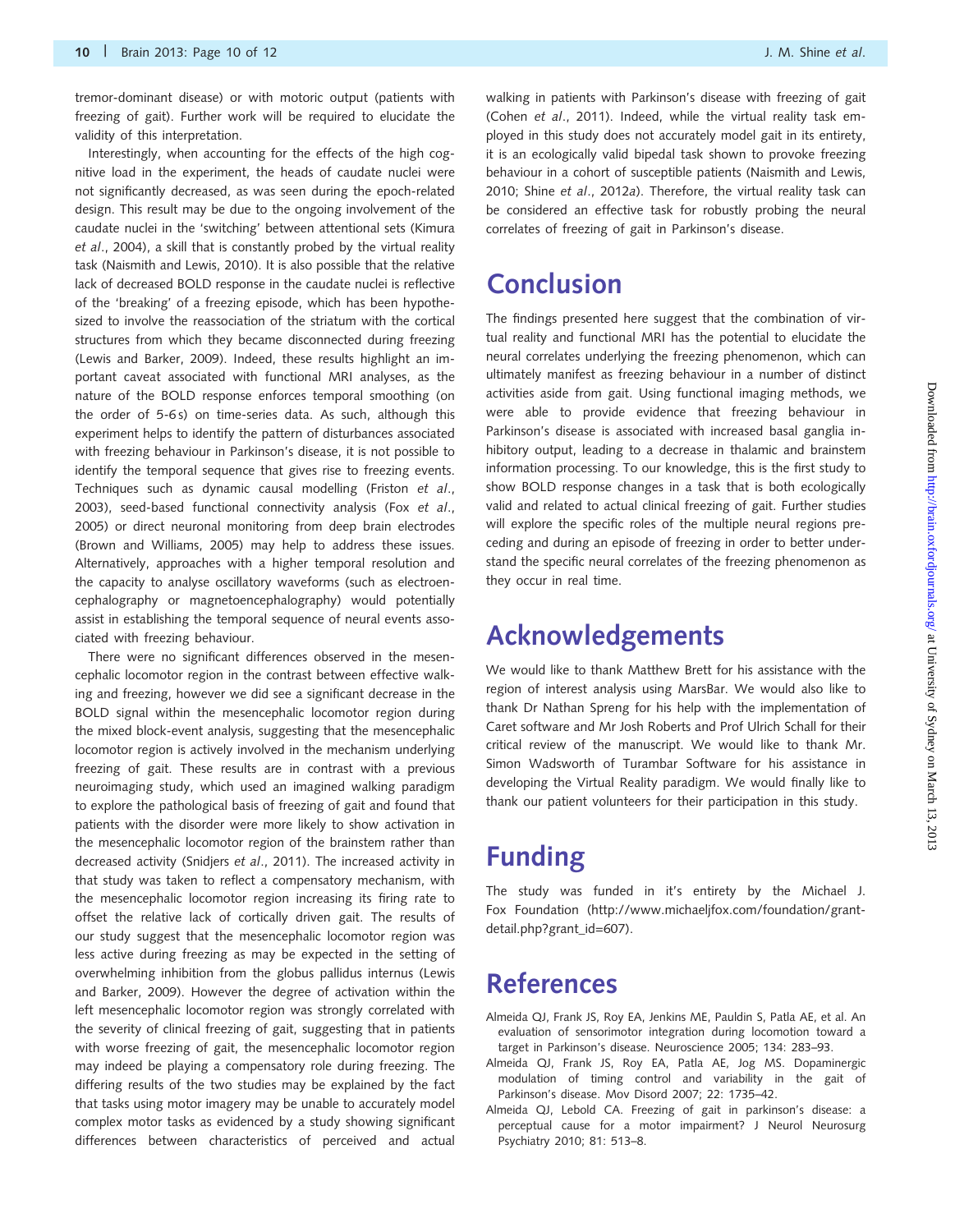- <span id="page-10-0"></span>Almeida QJ, Wishart LR, Lee TD. Bimanual coordination deficits with Parkinson's diseaseL the influence of movement speed and external cueing. Mov Disord 2002; 17: 30–7.
- Amboni M, Cozzolino A, Longo K, Picillo M, Barone P. Freezing of gait and executive function in patients with Parkinson's disease. Mov Disord 2007; 23: 395–400.
- Aron AR, Poldrack RA. Cortical and subcortical contributions to stop signal response inhibition: role of the subthalamic nucleus. J Neurosci 2006; 26: 2424–33.
- Bakker M, Verstappen CC, Bloem BR, Toni I. Recent advances in functional neuroimaging of gait. J Neural Transm 2007; 114: 1323–31.
- Bartels AL, de Jong BM, Giladi N, Schaafsma JD, Maguire RP, Veenma L, et al. Striatal dopa and glucose metabolism in PD patients with freezing of gait. Mov Disord 2006; 21: 1326–32.
- Bartels AL, Leenders KL. Brain imaging in patients with freezing of gait. Mov Disord 2008; 23 (Suppl 2): S461–7.
- Bevan MD, Magill PJ, Terman D, Bolam JP, Wilson CJ. Move to the rhythm: oscillations in the subthalamic nucleus–external globus pallidus network. Trends Neurosci 2002; 25: 525–31.
- Bobko P. Correlation and regression: principles and applications for industrial/organizational psychology and management. McGraw Hill; 1985.
- Brett M, Anton J, Valabregue R, Poline J. Region of interest analysis using an SPM toolbox. Eighth International Conference on Functional Mapping of the Human Brain. 2002.
- Brown P, Williams D. Basal ganglia local field potential activity: character and functional significance in the human. Clin Neurophysiol 2005; 116: 2510–19.
- Buzsaki G, Draguhn A. Neuronal oscillations in cortical networks. Science 2004; 204: 1926–9.
- Cohen RG, Chao A, Nutt JG, Horak FB. Freezing of gait is associated with a mismatch between motor imagery and motor execution in narrow doorways, not with failure to judge doorway passability. Neuropsychologia 2011; 49: 3981–8.
- Cole MW, Schneider W. The cognitive control network: integrated cortical regions with dissociable functions. Neuroimage 2007; 37: 343–60.
- Cummings JL. Frontal-subcortical circuits and human behavior. Arch Neurol 1993; 50: 873–80.
- Davis JT, Lyons KE, Pahwa R. Freezing of gait after bilateral subthalamic nucleus stimulation for Parkinson's disease. Clin Neurol Neurosurg 2006; 108: 461–4.
- Fox MD, Snyder AZ, Vincent JL, Corbetta M, Van Essen DC, Raichle ME. The human brain is intrinsically organized into dynamic, anticorrelated functional networks. Proc Nat Acad Sci USA 2005; 102: 9673–8.
- Frank MJ. Hold your horses: a dynamic computational role for the subthalamic nucleus in decision making. Neural Netw 2006; 19: 1120–36.
- Friston KJ, Harrison L, Penny W. Dynamic causal modelling. Neuroimage 2003; 19: 1273–302.
- Gaynor LM, Kuhn AA, Dileone M, Litvak V, Eusebio A, Pogosyan A, et al. Suppression of beta oscillations in the subthalamic nucleus following cortical stimulation in humans. Eur J Neurosci 2008; 28: 1686–95.
- Giladi N, McMahon D, Przedborski S, Flaster E, Guillory S, Kostic V, et al. Motor blocks in Parkinson's disease. Neurology 1992; 42: 333–9.
- Giladi N, Shabtai H, Simon ES, Biran S, Tal J, Korczyn AD. Construction of freezing of gait questionnaire for patients with Parkinsonism. Parkinsonism Relat Disord 2000; 6: 165–70.
- Giladi N, Tal J, Azulay T, Rascol O, Brooks DJ, Melamed E, et al. Validation of the freezing of gait questionnaire in patients with Parkinson's disease. Mov Disord 2009; 24: 655–61.
- Giladi N, Treves TA, Simon ES, Shabtai H, Orlov Y, Kandinov B, et al. Freezing of gait in patients with advanced Parkinson's disease. J Neural Transm 2001; 108: 53–61.
- Goetz C, Fahn S, Martinez-Martin P, Poewe W, Sampaio C, Stebbins GT. Movement disorder society-sponsored revision of the unified Parkinson's disease rating scale (mds-updrs): process, format, and clinimetric testing plan. Mov Disord 2007; 22: 41–7.
- Grinband J, Wager T, Lindquist M, Ferrera VP, Hirsch J. Modelling reaction times in event-related fMRI designs. Organisation for Human Brain Mapping; 2006.
- Hallett M. The intrinsic and extrinsic aspects of freezing of gait. Mov Disord 2008; 23 (Suppl 2): S439–43.
- Hausdorff JM, Yogev G, Springer S, Simon ES, Giladi N. Walking is more like catching than tapping: gait in the elderly as a complex cognitive task. Exp Brain Res 2005; 164: 541–8.
- Jacobs JV, Horak FB. Cortical control of postural responses. J Neural Transm 2007; 114: 1339–48.
- Jacobs JV, Lou JS, Kraakevik JA, Horak FB. The supplementary motor area contributes to the timing of the anticipatory postural adjustment during step initiation in participants with and without Parkinson's disease. Neuroscience 2009; 164: 877–85.
- Jahn K, Deutschlander A, Stephan T, Strupp M, Wiesmann M, Bradnt T. Brain activation patterns during imagined stance and locomotion in functional magnetic resonance imaging. Neuroimage 2004; 22: 1722–31.
- Kapreli E, Athanasopoulos S, Papathanasiou N, Van Hecke P, Keleki D, Peeters R, et al. Lower Limb Sensorimotor Network: issues of somatotopy and overlap. Cortex 2007; 43: 219–32.
- Kapreli E, Athanasopoulos S, Papathanasiou N, Van Hecke P, Strimpakos N, Gouliamos A. Lateralization of brain activity during lower limb joints movement. An fMRI study. Neuroimage 2006; 32: 1709–21.
- Kimura M, Minamimoto T, Matsumoto N, Hori Y. Monitoring and switching of cortico-basal ganglia loop functions by the thalamostriatal system. Neurosci Res 2004; 48: 355–60.
- Laurienti PJ, Burdette JH, Maldjian JA. Separating neural processes using mixed event-related and epoch-based fMRI paradigms. J Neurosci Methods 2003; 131: 41–50.
- Lawrence AD, Sahakian BJ, Robbins TW. Cognitive functions and corticostriatal circuits: insights from Huntington's disease. Trends Cogn Sci 1998; 2: 379–88.
- Lewis SJ, Foltynie T, Blackwell A, Robbins T, Owen A, Barker RA. Heterogeneity of Parkinson's disease in the early clinical stages using a data driven approach. J Neurol Neurosurg Psychiatry 2005; 76: 343–8.
- Lewis SJ, Barker RA. A pathophysiological model of freezing of gait in Parkinson's disease. Parkinsonism Relat Disord 2009; 15: 333–8.
- Lieberman MD, Cunningham WA. Type I and Type II error concerns in fMRI research: re-balancing the scale. Soc Cogn Affect Neurosci 2009; 4: 423–8.
- Magill PJ, Bolam J, Bevan MD. Dopamine regulates the impact of the cerebral cortex on the subthalamic nucleus-globus pallidus network. Neurosci 2001; 106: 313–30.
- Mazaika P, Whitfield-Gabrieli S, Reiss A. Artifact repair for fMRI data from high motion clinical subjects. Organisation for Human Brain Mapping; 2007.
- Miller R. A theory of the basal ganglia and their disorders. CRC Press; 2008.
- Modolo J, Beuter A. Linking brain dynamics, neural mechanisms, and deep stimulation in Parkinson's disease: an integrated perspective. Med Eng Phys 2009; 31: 615–23.
- Moore ST, MacDougall HG, Ondo WG. Ambulatory monitoring of freezing of gait in Parkinson's disease. J Neurosci Methods 2008; 167: 340–348.
- Moreau C, Defebvre L, Destee A, Bleuse S, Clement F, Blatt JL, et al. STN-DBS frequency effects on freezing of gait in advanced Parkinson disease. Neurology 2008; 71: 80–4.
- Morris TR, Cho C, Dilda V, Shine JM, Naismith SL, Lewis SJ, et al. A comparison of clinical and objective measures of freezing of gait in Parkinson's disease. Parkinsonism Relat Disord 2012; 18: 572–7.
- Naismith SL, Lewis SJ. A novel paradigm for modelling freezing of gait in Parkinson's disease. J Clin Neurosci 2010; 17: 984–7.
- Naismith SL, Shine JM, Lewis SJ. The specific contributions of set-shifting to freezing of gait in Parkinson's disease. Mov Disord 2010; 25: 1000–4.